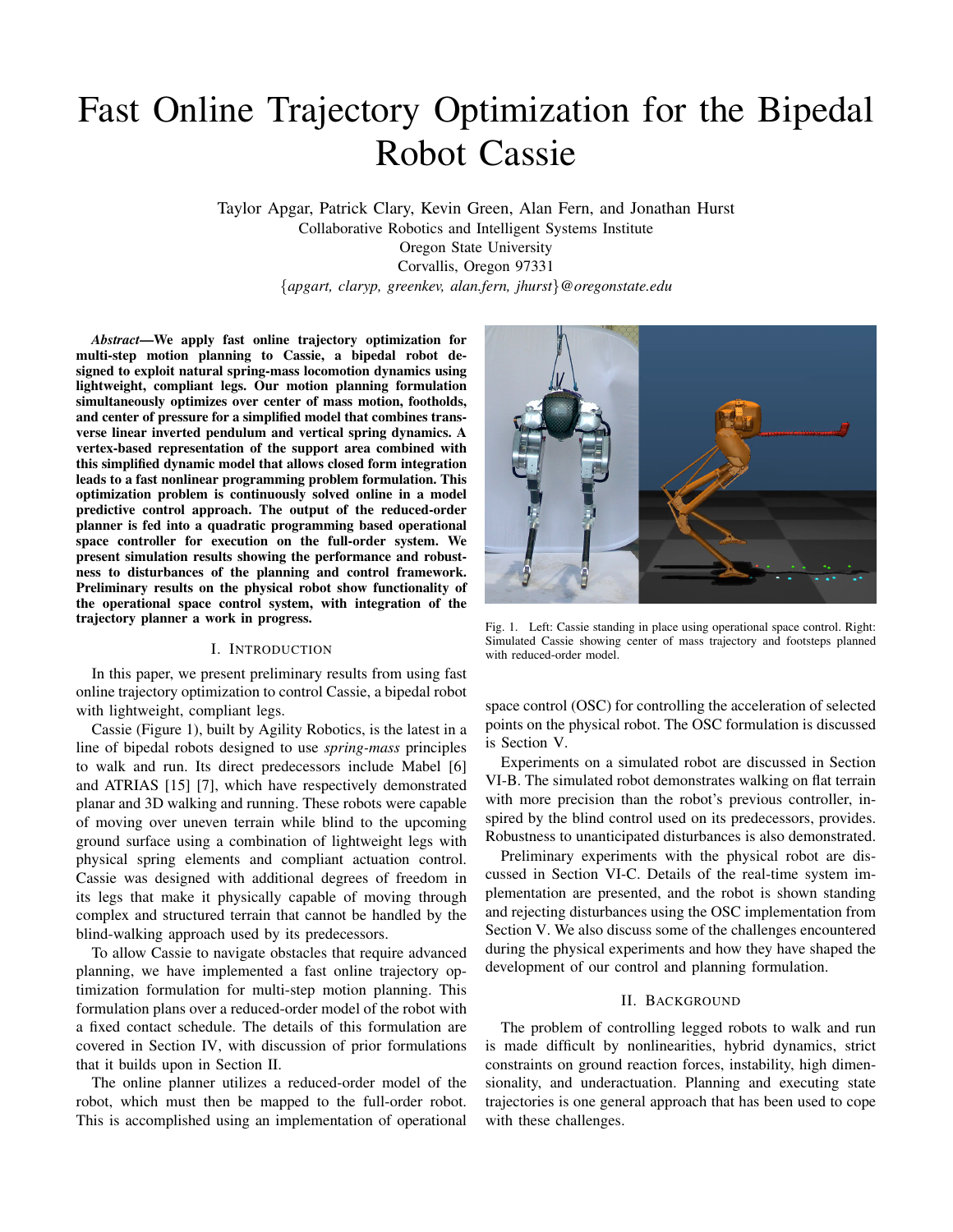The most general approach for trajectory planning is to calculate an optimal trajectory from the current state to the goal state for the full order robot. One approach for full body online trajectory optimization is differential dynamic programming, which is an unconstrained optimization approach. While DDP was demonstrated on a HRP-2 humanoid running at 20 Hz [\[11\]](#page-7-3), it is generally not a very robust approach due to the fact that it has to discover contact instead of explicitly reasoning about it. Another method is to solve the optimal control problem using constrained optimization by formulating the problem as a quadratic or nonlinear program. Humanoid robots have shown success with this approach for behaviors such as climbing steps and gait transitions [\[14\]](#page-7-4). The central drawback of these methods comes from computational constraints because the planning is done using a full-order model of the robot.

The computational difficulty of the trajectory planning problem can be greatly reduced by planning on a reduced-order model. This does restrict the space of possible movements that can be found, but with careful co-design of the robot and reduced-order model, computation can be significantly reduced without a corresponding reduction in effective fidelity. One common reduced order model (ROM)for walking is the linear inverted pendulum (LIP) [\[9\]](#page-7-5). This model is computationally advantageous due to its linear dynamics. A more complex model is the spring-loaded inverted pendulum (SLIP). This model is able to produce both walking and running, and more closely reproduces the ground reaction force profiles observed in humans [\[16\]](#page-7-6). Unlike the LIP model, the SLIP model has nonlinear dynamics which increases the difficulty of trajectory planning.

Tracking a trajectory from a reduced-order model requires a sophisticated lower-level control layer that maps behavior to the full-order model. A widespread approach used to track the reduced order plans is OSC. OSC is an inverse dynamics method to find torques that accurately track desired accelerations in the task space of a robot. It was originally developed to unify force and motion control for manipulators [\[10\]](#page-7-7). There are several different ways to apply OSC to floating base legged robots. One method is to perform an orthogonal decomposition [\[12,](#page-7-8) [8\]](#page-7-9). Another method, which is used in this work, is a quadratic program formulation which treats the equations of motion as a constraint [\[20\]](#page-7-10).

## III. SYSTEM OVERVIEW

The planning and control architecture presented here uses a fast nonlinear programing formulation for multi-step foot and body motion planning and OSC for controlling the robot about the reference trajectories. Since whole body motion planning is computationally expensive we use a simplified reduced order model for planning multiple footsteps. The full robot dynamics are then considered in our OSC formulation.

The planner uses a reduced-order model for the robot's center of mass dynamics as a function of foot placement. The contact schedule used by the planner is fixed based on step time and percentage of time spent in the double stance phase,



<span id="page-1-0"></span>Fig. 2. The control hierarchy with execution frequency. Either a user or a higher level task planner inputs a goal state for the reduced order model as well as the contact schedule over time. The model predictive controller generates trajectories for the robot's body and feet which are tracked using operational space control through torque commands.

which are provided by the user. The phase sequence always cycles between double stance and single stance for a fixed number of steps. The planner optimizes over open parameters which are then converted to a center of mass trajectory and foot placements for OSC.

To get the target accelerations required by OSC, the center of mass trajectory found by the planner is analytically differentiated. The desired foot accelerations are determined by the contact schedule and the swing leg trajectory during single stance. OSC then finds the motor torques and contact forces required to reach these accelerations while obeying actuator and friction cone constraints.

As seen in Figure [2,](#page-1-0) the planner can be run at about 100 Hz, while the OSC runs at 2 kHz. Because the planner executes quickly, a Model Predictive Control (MPC) approach is used, where the planning parameters are continuously reoptimized as the robot moves. Once a new plan is found, it is sent to the controller, which accounts for the planning latency by jumping forward in the plan. This constant fast replanning gives the robot robustness to disturbances and other environmental uncertainties.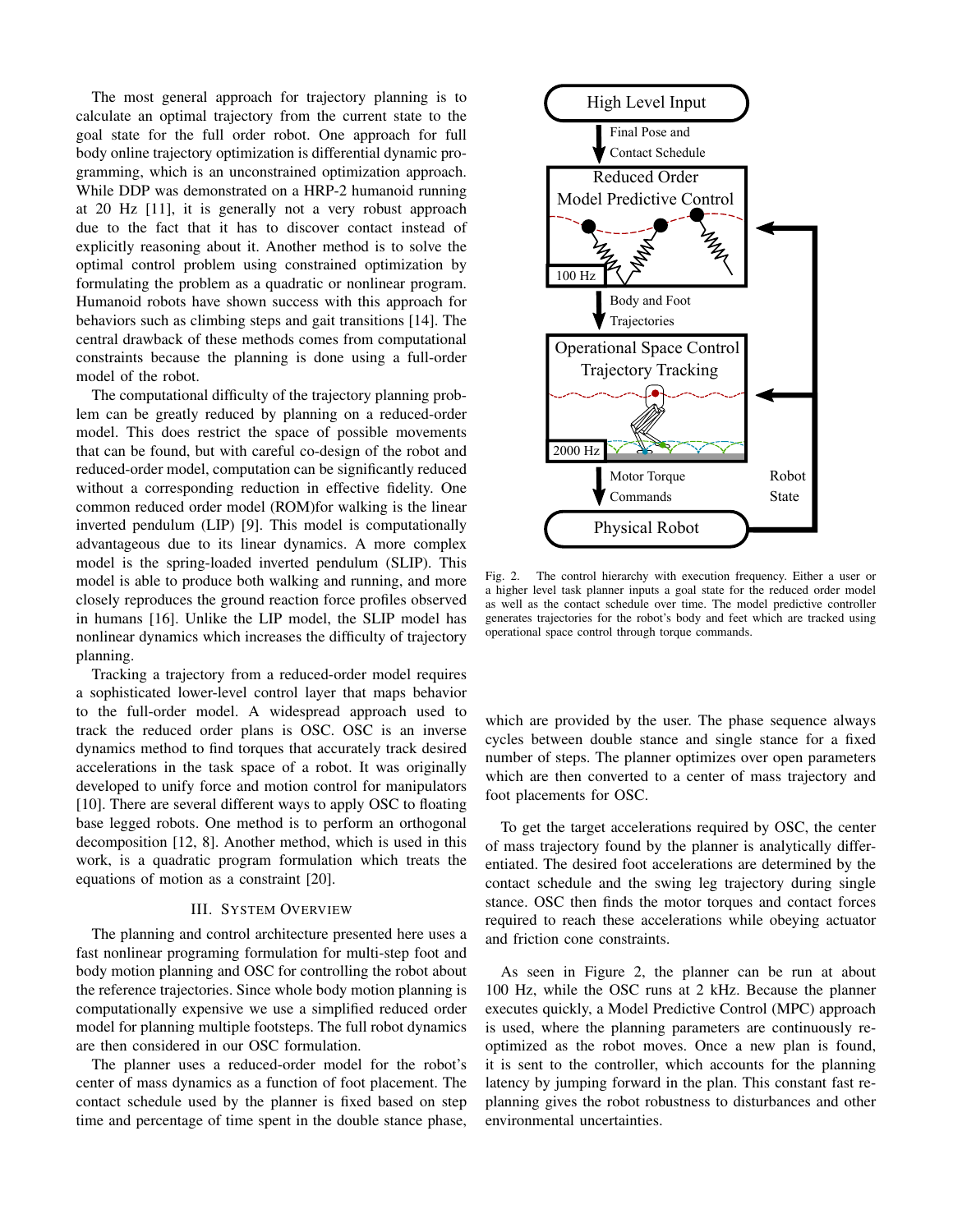#### IV. TRAJECTORY OPTIMIZATION

<span id="page-2-0"></span>Whole body trajectory optimization for a complex walking robot with an undefined contact sequence is too computationally expensive to be done online at an acceptable rate. The first simplification that we use is to plan over a reduced-order dynamic model instead of a full-order model of the robot's dynamics. The second simplification that we use is to predefine the contact schedule. A predefined schedule of when which of the robot's feet will be on the ground is sufficient for the vast majority of desired walking behavior. It is not until the robot experiences extreme disturbances that it significantly benefits from allowing the optimizer to change the sequencing and duration of distinct contact phases.

### *A. Problem Formulation*

This section describes how the nonlinear programming problem used for trajectory optimization is formulated. First, we describe the reduced-order model that allows closed form integration from [\[13\]](#page-7-11), which is used for describing the robot's center of mass motion. Next, we discuss how foot placement and center of pressure are parametrized, as well as their constraints. Finally, we describe the swing leg trajectory and how planning is integrated with control.

The user provides the planner with the step time, double stance percentage, step height, number of steps, and desired end position. The planner then outputs a continuous center of mass trajectory and target foot positions. The trajectory optimization problem is formulated such that there are a fixed number of open parameters  $\phi$  per phase. With two phases per step (single/double stance), there are  $2N_{step}N_{\phi}$  total open variables, where  $N_{\text{step}}$  is the number of steps and  $N_{\phi}$  is the number of open variables per phase. In our formulation there are 25 open parameters per phase. The states, control actions and parameters are

$$
\boldsymbol{x}_i(t) = [\boldsymbol{c}_i(t) \quad \dot{\boldsymbol{c}}_i(t) \quad \theta_i(t) \quad \dot{\theta}_i(t) \quad \boldsymbol{p}_{L_i} \quad \boldsymbol{p}_{R_i}] \tag{1a}
$$

$$
\boldsymbol{u}_i = \begin{bmatrix} \ddot{\theta} & \boldsymbol{\lambda}_0 & \boldsymbol{\lambda}_T & r_0 & r_T \end{bmatrix} \tag{1b}
$$

$$
\boldsymbol{\phi}_i = [\boldsymbol{x}_i(0) \quad \boldsymbol{u}_i]. \tag{1c}
$$

The state  $x(t)$  of the reduced order model includes the positions and velocities of the main body and feet, while the control action  $u(t)$  includes the angular acceleration, vertex weightings, and spring reference.

The initial state of the center of mass for phase  $i$  is defined by the position  $c_i(0)$  and velocity  $\dot{c}_i(0)$ , along with the heading  $\theta_i(0)$  and rotational velocity  $\theta_i(0)$ . The foot positions  $p_{L_i}$  and  $p_{R_i}$  contain the transverse position and angle of the foot at the end of the phase. The center of pressure is defined by vertex weightings  $\lambda$ , which is a four dimensional vector in our application. The initial and final vertex weightings of the phase are optimized. Finally, we allow the reference position of the spring to change linearly through stance, where the initial and final positions are defined by  $r_0$  and  $r_T$ , respectively.

Linear inverted pendulum dynamics in  $X/Y$ 



<span id="page-2-1"></span>Fig. 3. A schematic of the different dynamics models used in the transverse (X/Y) and vertical (Z) dimensions. By splitting the model dynamics in this fashion, the majority of Cassie's physical dynamics are captured while keeping the model computationally efficient.

The trajectory optimization problem can be formulated as the nonlinear program

find 
$$
\phi_i
$$
, for  $i \in [0, 2N_{step}]$  (2a)

subject to 
$$
\mathbf{x}(0) - \mathbf{x}_0 = 0
$$
 (initial state) (2b)

$$
x_{i+1}(0) - x_i(T_i) = 0
$$
 (dynamics) (2c)

$$
h(\phi_i) \le 0 \qquad \qquad \text{(kinematics)} \quad (2d)
$$

$$
x_{2N_{step}}(T) - x_T = 0
$$
 (final state). (2e)

The constraints roughly fall into one of three categories: Center of mass motion, foot placement, and center of pressure motion. These constraints will be discussed in detail in the following section.

#### <span id="page-2-2"></span>*B. Equations of Motion*

The spring reference r and vertex weightings  $\lambda$  are constrained to move linearly between the initial and final values over the phase, as shown by

$$
r(t) = \frac{t}{T}(r_T - r_0) + r_0
$$
 (3)

<span id="page-2-3"></span>
$$
\boldsymbol{\lambda}(t) = \frac{t}{T}(\boldsymbol{\lambda}_T - \boldsymbol{\lambda}_0) + \boldsymbol{\lambda}_0, \tag{4}
$$

where  $T$  is the time duration of the phase.

As previously mentioned, we are using the simplified robot model first discussed in [\[13\]](#page-7-11). The model uses a linearized inverted pendulum to describe the dynamics in the transverse directions, and a linear spring with equilibrium point actuation to describe the dynamics in the vertical direction. A schematic of the model is shown in Figure [3.](#page-2-1)

The transverse positions  $x(t)$  and  $y(t)$  are given by

$$
x(t) = \beta_1 e^{\alpha t} + \beta_2 e^{-\alpha t} + u_x(t), \tag{5}
$$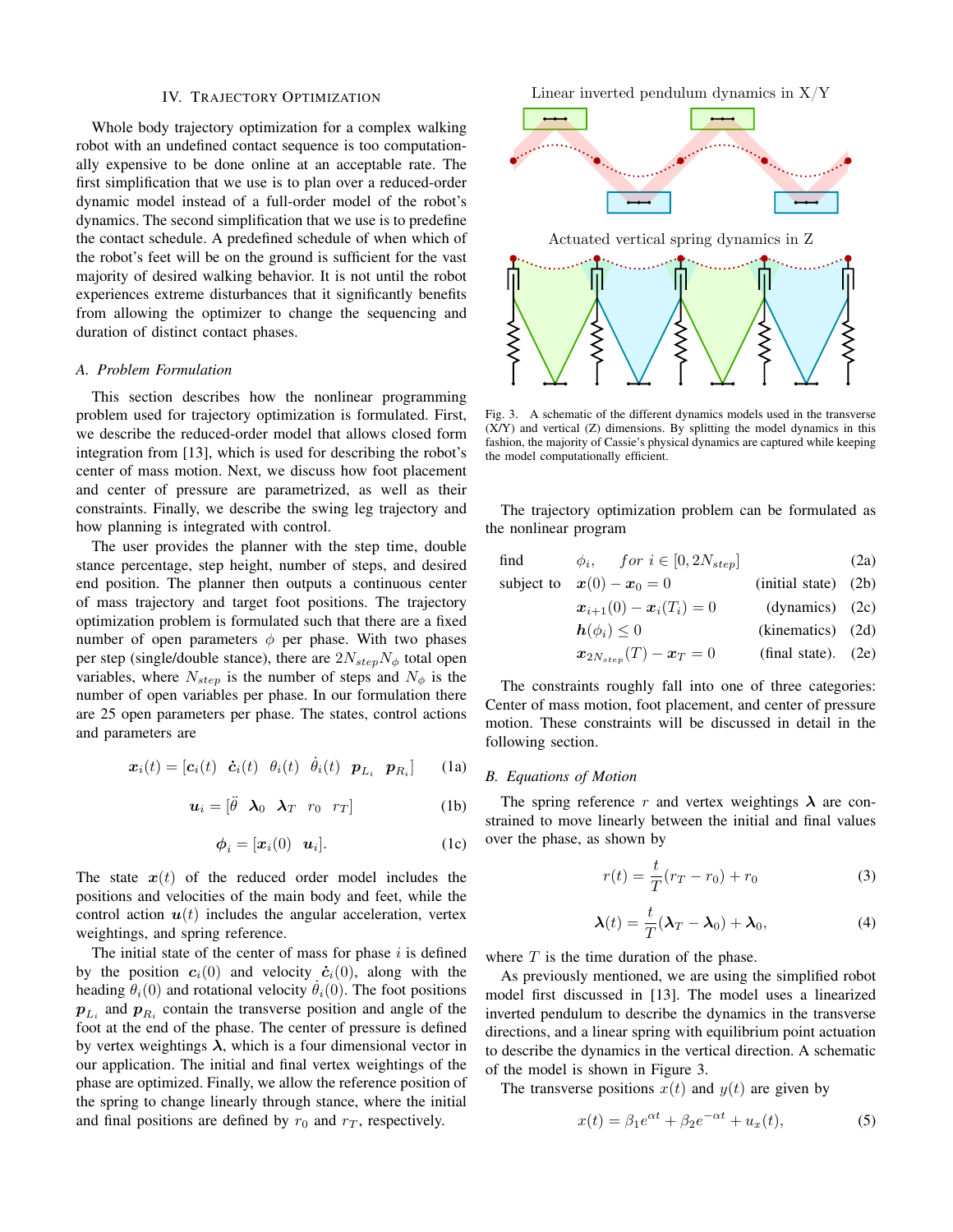where

$$
\beta_1 = (x_0 - u_{0,x})/2 + (\dot{x}_0 T - (u_{T,x} - u_{0,x}))/(2\alpha T),
$$
 (6a)

$$
\beta_2 = (x_0 - u_{0,x})/2 - (\dot{x}_0 T - (u_{T,x} - u_{0,x}))/(2\alpha T),
$$
 (6b)

$$
\alpha = \sqrt{g/z_0},\tag{6c}
$$

and  $u(t)$  is the center of pressure position (see Section [IV-D\)](#page-3-0), and  $x_0, z_0, \dot{x}_0$  are the initial center of mass positions and velocity. The equations of motion for  $y(t)$  are given by the same equations but with the corresponding center of pressure dimension. As can be seen, the transverse position has a closed form solution. This is primarily due to a constraint on the center of pressure forcing it to only change linearly over the duration of the phase.

The vertical position  $z(t)$  is given by

$$
z(t) = d_1 \cos(\omega t) + d_2 \sin(\omega t) + r(t) - g/\omega^2, \qquad (7)
$$

where

$$
d_1 = z_0 - r_0 + g/\omega^2 \tag{8a}
$$

$$
d_2 = \dot{z}_0/\omega - (r_t - r_0)/(T\omega), \tag{8b}
$$

$$
\omega = \sqrt{k/m},\tag{8c}
$$

and  $k$  is the constant spring stiffness and  $m$  is total mass. The vertical position also has a closed form solution due to the linear constraint on the reference spring motion during the phase. The motion of the main body heading is determined according to the linear equation

$$
\theta(t) = \theta_0 + \dot{\theta}_0 t + \frac{1}{2}\ddot{\theta}t.
$$
\n(9)

#### *C. Foot Motion*

The left and right foothold locations  $(p_{L_i} and p_{R_i})$  are chosen during each phase of the trajectory. The foot locations are constrained such that the location of a foot in single stance phase must equal its location during the previous double stance phase. Likewise, the foothold location of a foot in swing phase should equal its location in the subsequent double stance phase.

In addition to the phase constraints, we also have to impose a reachability constraint to make sure the foot location is physically possible, given the center of mass motion over the phase. The reachability constraint is

$$
\boldsymbol{p}_{nom} - \boldsymbol{r}^{x,y} < \boldsymbol{R}_{\theta_i(0)}(\boldsymbol{p}_{j_i} - \boldsymbol{c}_i(0)) < \boldsymbol{p}_{nom} + \boldsymbol{r}^{x,y}, \quad (10)
$$

where  $p_{nom}$  is the nominal offset of the foot from the main body,  $r^{x,y}$  is the reachability constraint in body coordinates in the x and y directions,  $p_{j_i}$  is the left or right foot position, and  $\mathbf{R}_{\theta_i(0)}$  is the rotation matrix from global to local coordinates according to the body yaw at the beginning of the phase as seen in Figure [4.](#page-3-1) Because of the stitching constraints, the foot position is also constrained according to the center of mass position at the end of the phase, and we therefore do not need to add that additional constraint here. The foot rotations are similarly constrained according to the rotation of the main body. An additional constraint is added to keep rotation of the swing leg the same as the rotation of the main body on sum equations but which corresponding untier of pressum contains in the container of the phase. The spin particular contains the contain of the phase. The vertical position is particular to the phase in the phase.  $z(t) = d_$ 



<span id="page-3-1"></span>Fig. 4. Feet positions are constrained to be within the reachable areas shown by the rectangles on the left and right. The vertex weightings  $\lambda$  are applied at the front and back of each foot, which are centered at  $P_L$  and  $P_R$ .

#### <span id="page-3-0"></span>*D. Center of Pressure Motion*

The benefits of using a vertex representation for the support polygon in double stance were first discussed in [\[21\]](#page-7-12). We use the same formulation here for determining the center of pressure (COP) motion over a phase. Unlike [\[21\]](#page-7-12), we constrain the vertex weightings to change linearly over a phase to allow the closed form equations of motion discussed in Section [IV-B.](#page-2-2) While this may seem overly restrictive, in practice it keeps the desired COP from rapidly jumping between points or getting too close to the edge of the support area. Large jumps in the desired COP are undesirable when operating on a real robot, as they will likely correspond to infeasible motions.

The center of pressure is calculated from the vertex weightings according to

$$
\boldsymbol{u}(t) = \sum_{j \in L, R} \sum_{v=1}^{2} \lambda_j^v(t) (\boldsymbol{p}_j(t) + \boldsymbol{R}_{\theta_j(t)} \boldsymbol{v}_v), \qquad (11)
$$

where  $v$  is the vector from the center of the foot to the vertex point,  $\mathbf{R}_{\theta_j(t)}$  is the rotation matrix of the foot, and  $\lambda(t)$  is calculated according to [4.](#page-2-3) This equation simply multiplies each vertex weighting by it's corresponding position to determine the center of pressure.

The vertex weightings are constrained such that they should sum to one and that values of the weightings on a foot that is not in contact should equal zero. These constraints are expressed as

$$
\|\lambda\|_1 = 1\tag{12a}
$$

$$
0 \le \lambda_j^v(t) \le c^j(t),\tag{12b}
$$

where  $c^{j}(t) \in 0, 1$  is the contact state for foot j which comes from the predefined mode schedule. If the foot is not in contact, then the vertex weightings on that foot must equal zero. This ensures that the center of pressure remains inside the support area.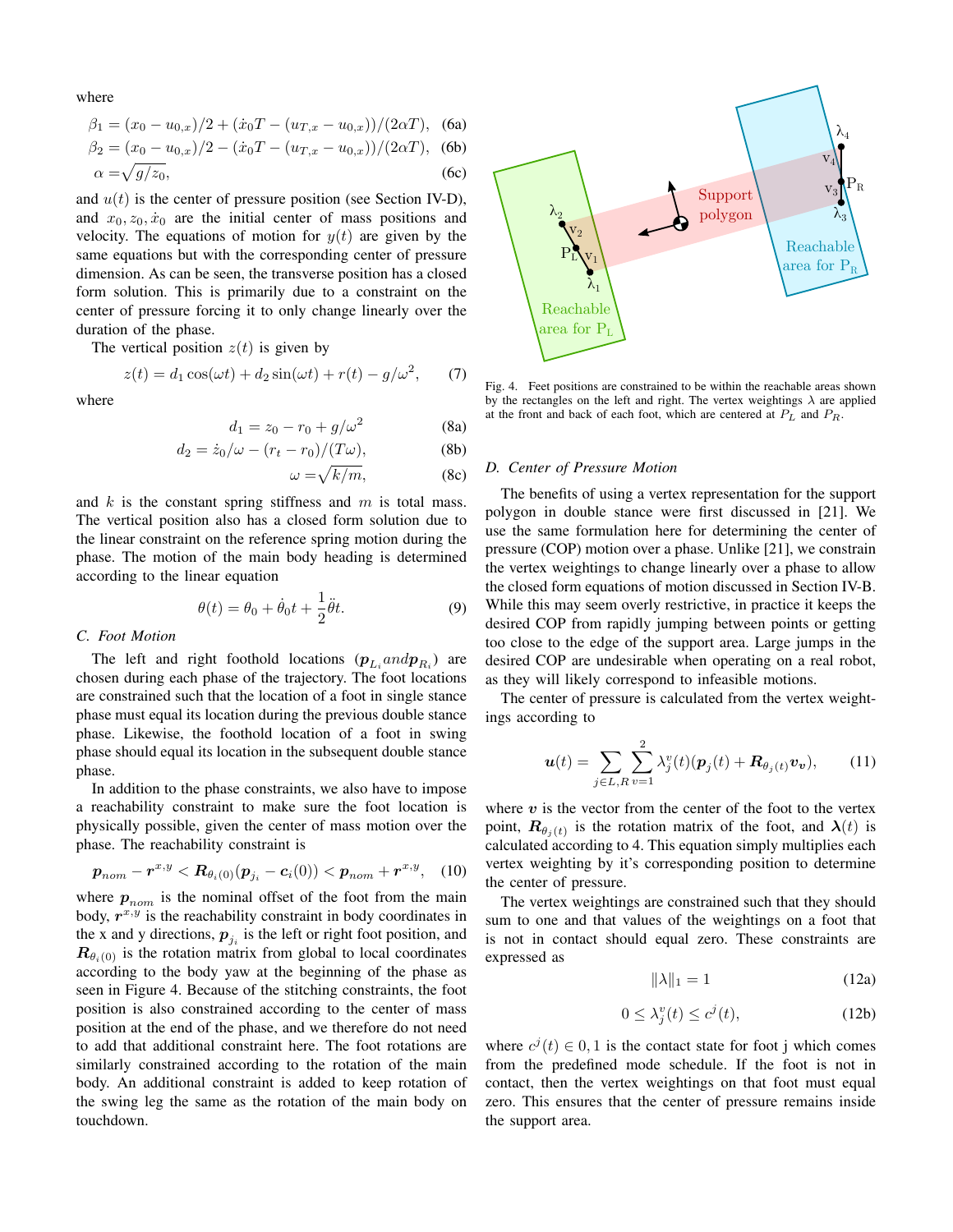#### *E. Objectives*

Our primary concern in designing the objective function is that the resulting behavior should be robust to disturbances and uncertainties in the environment. This means that the center of mass motion should be smooth. Additionally, as was previously mentioned, the COP should stay close to the center of the support polygon. The COP criteria is already enforced by constraining its motion to change linearly over a given phase. To produce smooth center of mass motion, we use the objective

<span id="page-4-3"></span>
$$
\sum_{i=1}^{2*N_{step}} \sum_{t \in [0, \frac{T_i}{2}]} \ddot{c}_i(t)^2 \frac{T_i}{2}
$$
 (13)

which is the sum of body acceleration squared for discretized points along the trajectory. In [\[13\]](#page-7-11), the authors integrated the acceleration squared over the plan. While integrating the continuous function is the correct measure, we found that it caused the optimization to run longer without a noticeable difference in the resulting solution. As we discuss in Section [VI-B,](#page-5-0) the primary contributer to robustness was the planning frequency. The exact objective used was found to be much less important.

## V. TRAJECTORY TRACKING

<span id="page-4-0"></span>A controller is required to select torques to command to the physical robot such that it accurately tracks the body and foot trajectories generated by the MPC. The motion plan could include highly dynamic behaviors, so inertial and velocity product effects may be significant. OSC accounts for these effects by solving inverse dynamics on the full order rigid body model of the robot.

## *A. Constrained Forward Dynamics*

The robot is modeled as a floating base rigid body system with generalized coordinates  $q = [q_b; q_r] \in \mathbb{R}^n$ . Here,  $q_b \in \mathbb{R}^6$ is the position and orientation of the floating base (specified as three translational coordinates and three Euler angles) and  $q_r \in \mathbb{R}^{n-6}$  is the joint configuration. The robot has p point contacts through which forces can be applied and  $m$  motors which are mapped to joint space through the transpose of the actuated joint selection matrix  $S_a^T$ .

The equation of motion is

<span id="page-4-2"></span>
$$
M(q)\ddot{q} + h(q, \dot{q}) = S_a^T \tau + J_c(q)^T f + J_{eq}(q)^T \lambda, \qquad (14)
$$

where  $M$  is the mass matrix,  $h$  is the velocity product and gravitational terms,  $\tau \in \mathbb{R}^m$  is the applied motor torques,  $J_c$  is the combined support Jacobian,  $f \in \mathbb{R}^{3p}$  is the ground reaction forces,  $J_{eq}$  is the closed loop constraint Jacobian and  $\lambda$  is the vector of constraint forces [\[1\]](#page-6-1). The constraint forces are necessary because each Cassie leg contains a closed kinematic loop. The closed loop imposes an equality constraint between two points on the rigid body tree.

The velocity constraint takes the form of

$$
\dot{x}_{eq} = J_{eq}\dot{q} = 0,\tag{15}
$$

where  $\dot{x}_{eq}$  is the relative velocity of the two points that close the loop. The acceleration constraint is

<span id="page-4-1"></span>
$$
\ddot{x}_{eq} = J_{eq}\ddot{q} + \dot{J}_{eq}\dot{q} = 0. \tag{16}
$$

The loop closure forces  $\lambda$  required to satisfy [\(16\)](#page-4-1) can be substituted into [\(14\)](#page-4-2) to produce a constrained equation of motion,

$$
M\ddot{q} + N_s^T h + \gamma = N_s^T S_a^T \tau + N_s^T J_c^T f,\tag{17}
$$

where

$$
\gamma(q, \dot{q}) = -J_{eq}^{T} (J_{eq} M^{-1} J_{eq}^{T})^{\dagger} \dot{J}_{eq} \dot{q}
$$
 (18)

is the velocity dependent terms that are produced by the constraint and

$$
N_s = I - J_{eq}^T (J_{eq} M^{-1} J_{eq}^T)^{\dagger} J_{eq} M^{-1}
$$
 (19)

is the dynamically consistent null space projector for the constraint. In these expressions,  $(\cdot)^\dagger$  represents the Moore-Penrose pseudo-inverse.

## *B. Ground Reaction Force Constraints*

The ground reaction forces are constrained to prevent the foot from lifting off or slipping. The standard method to describe point contact friction constraints is the friction cone. For a friction coefficient  $\mu$  and a surface normal in the  $+z$ direction, the space of valid ground reaction forces is

$$
\mathcal{C} = \left\{ (f_x, f_y, f_z) \in \mathbb{R}^3 \middle| f_z \ge 0; \sqrt{f_x^2 + f_y^2} \le \mu f_z \right\}. (20)
$$

This friction model presents a problem for constraining fast optimizations because it is a quadratic inequality constraint.

An alternative which we use here is a pyramidal friction model,

$$
\mathcal{P} = \left\{ (f_x, f_y, f_z) \in \mathbb{R}^3 \middle| f_z \ge 0; |f_x|, |f_y| \le \frac{\mu}{\sqrt{2}} f_z \right\}.
$$
 (21)

This model is more conservative than the friction cone model,  $P \subset C$ , but has the advantage that it takes the form of a set of linear inequality constraint on the ground reaction forces.

#### *C. Swing Leg Trajectory*

The swing leg trajectory is determined independently from the ROM optimization in Section [IV.](#page-2-0) Once the foothold locations are determined from the optimizer a cubic polynomial trajectory is generated from the foot start position to the target position. A single trajectory is used for the transverse directions, while two trajectories are generated for the vertical direction. The first trajectory goes to the target step height midway through swing and the second trajectory goes to the target position. The cubic trajectory equation is

$$
x_s(t) = \sum_{i=0}^{3} a_i t^i,
$$
 (22)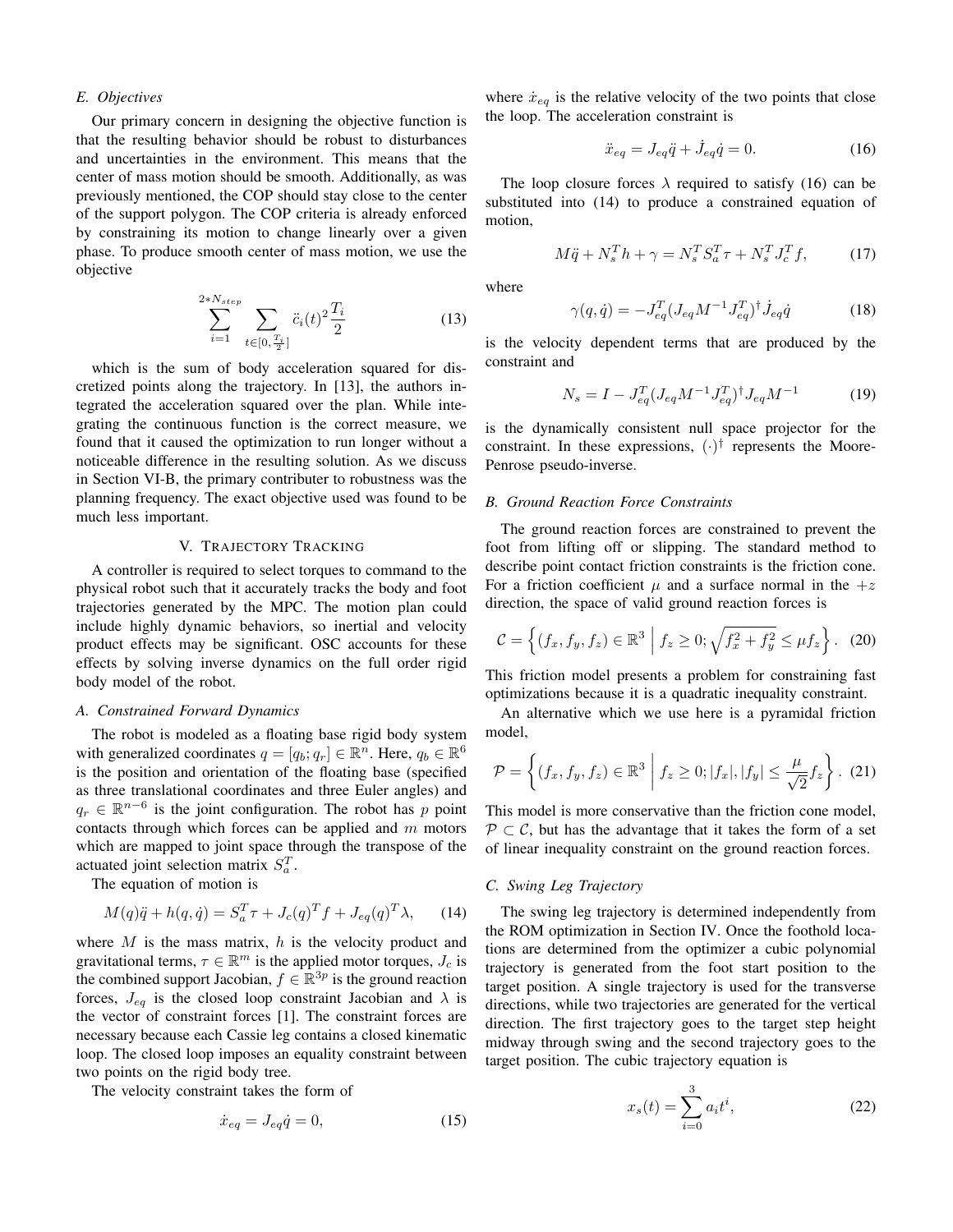where  $x<sub>s</sub>(t)$  is the position of the swing foot at time t. The initial and final position and velocity of the foot are known so coefficients  $a_2$  and  $a_3$  can be found using

$$
\begin{bmatrix} T^3 & T^2 \\ 3T^2 & 2T \end{bmatrix} \begin{bmatrix} a_2 \\ a_3 \end{bmatrix} = \begin{bmatrix} x_s(0) + \dot{x}_s(0)T - x_s(T) \\ \dot{x}_s(0) - \dot{x}_s(T) \end{bmatrix} . \tag{23}
$$

As the swing leg trajectory is twice differentiable, we use the desired acceleration as a feed forward term in our OSC formulation. We also include a soft PD in operational space about the desired swing leg trajectory.

#### *D. Operational Space Control*

The goal of the Operational Space Controller is to choose a dynamically consistent set of torques, ground reaction forces and generalized accelerations that minimize the error in the operational space accelerations. Most approaches to this problem can be classified as hierarchical [\[17\]](#page-7-13) or weighted [\[13\]](#page-7-11) (although a hybrid form is possible). The advantage of the hierarchical approach is that the priority of the tasks is strictly enforced, whereas in the weighted approach a low weight task is able to interfere with a high weighted task. The advantage of the weighted approach is that it only requires the inverse dynamics to be computed once per time step.

A weighted quadratic program formulation of OSC is used here for execution speed. If the task space accelerations are able to be closely satisfied, there will be little to no conflict between tasks. Our MPC trajectory generator should generally produce trajectories that are possible for the full-order robot to track.

Our desired trajectories are described as foot and center of mass positions, velocities, and accelerations. We choose a commanded task space acceleration using a proportionalderivative plus feed-forward controller in operational space,

$$
\ddot{x}_{cmd} = K_p(x - x_d) + K_d(\dot{x} - \dot{x}_d) + \ddot{x}_d \tag{24}
$$

where  $K_p$  and  $K_d$  are diagonal feedback matrices. The true task space positions are found using forward kinematics and velocities with the task space Jacobian,  $\dot{x} = A\dot{q}$ .

These operational space commanded accelerations are tracked using torques found by solving the following optimization problem:

$$
\underset{\ddot{q},\tau,f}{\text{minimize}} \quad \|A\ddot{q} + \dot{A}\dot{q} - \ddot{x}_{cmd}\|_{W}^{2}
$$
\n(25a)

subject to  $M\ddot{q} + N_s^T h + \gamma = N_s^T S_a^T \tau + N_s^T J_c^T f$  (25b)

$$
f \in \mathcal{P}^p. \tag{25c}
$$

$$
S_f f = 0 \tag{25d}
$$

$$
\tau \le \tau \le \bar{\tau} \tag{25e}
$$

Minimization of [\(25a\)](#page-5-1) is equivalent to minimizing the weighted two-norm of error in task accelerations. The weighting matrix W is not constant over all phases of the gait. For example, when the leg is in swing phase, the weighting on the foot acceleration is much less than when it is in contact with the ground. Constraint [\(25b\)](#page-5-2) restricts the accelerations, toques, and forces to be dynamically consistent. When a foot is in contact with the ground and applying forces, one option is to constrain  $\ddot{q}$  such that the contact point has zero acceleration [\[20\]](#page-7-10). However, in [\[3\]](#page-6-2) it was reported that simply using a large weight on a desired zero acceleration gave better stability, which is what we do here. The friction constraints on the ground reaction forces are enforced through [\(25c\)](#page-5-3). When the foot is not in contact with the ground, we use the ground reaction force selection matrix  $S_f$  in [\(25d\)](#page-5-4) to constrain those ground reaction forces to be zero. Motor torque limits are enforced through [\(25e\)](#page-5-5) where  $\tau$  and  $\bar{\tau}$  are vectors of the  $\frac{1}{2}$  and motor and maximum motor torques.

## VI. EXPERIMENTS

The planning and control algorithms described above were implemented in simulation and are in the process of being implemented on the physical robot. The simulation results for the complete system are promising, and the physical robot is currently able to stand and move its limbs accurately using the real-time OSC implementation. We will first discuss some implementation details, follow with simulation experiments, and finally discuss current progress on hardware.

#### *A. System Setup*

The hierarchy of subsystems in this system were divided into the MPC planner, OSC controller, and either the simulated or physical robot. Our simulation of Cassie is built using MuJoCo [\[18\]](#page-7-14), a fast physics simulator for multibody jointed that uses soft contacts. As the planner and controller run at different frequencies, we created two separate C++ applications that communicate to each other asynchronously over UDP network sockets. The nonlinear programming problem used by the planner was solved using Ipopt [\[19\]](#page-7-15). While Ipopt provides the ability to hot start the optimization, our implementation presently only partially does so by initializing the open variables with the previous iteration's solution. Fully implementing the hot start capability will improve the average run time even further. The OSC application uses the Rigid Body Dynamics Library (RBDL) [\[2\]](#page-6-3) for rigid body algorithms and qpOASES [\[5\]](#page-6-4) as the QP solver. qpOASES is an active set QP solver that supports hot starting the solution [\[4\]](#page-6-5), which our implementation takes advantage of to achieve a 2kHz QP OSC update rate.

## <span id="page-5-2"></span><span id="page-5-1"></span><span id="page-5-0"></span>*B. Simulation Results*

<span id="page-5-5"></span><span id="page-5-4"></span><span id="page-5-3"></span>As mentioned previously, robustness to disturbances is a primary concern for this planning and control framework. To test robustness, we applied different magnitude disturbances in different directions to the main body of the simulated robot as it tried to walk forward a meter. We ran this procedure with two different planning objective functions. One objective was to minimize the sum of acceleration squared, formulated by [\(13\)](#page-4-3). The other was a null objective, meaning the optimizer merely tried to satisfy the constraints. As shown in Figure [5,](#page-6-6) disturbance forces were applied in the four cardinal directions at 3 different locations along the robot's path. Three different impulse magnitudes were tested, equivalent to a 0.2, 0.25, and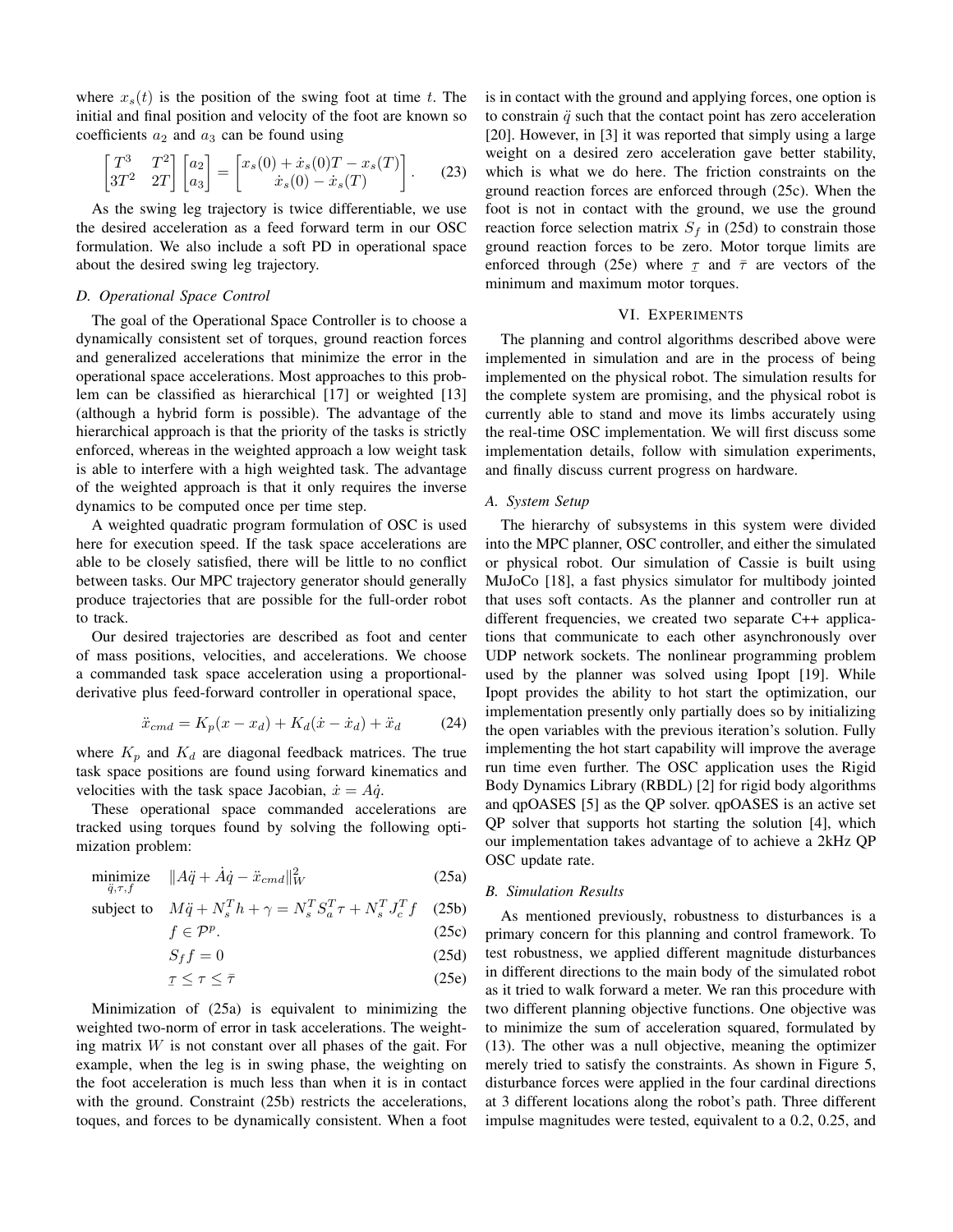

<span id="page-6-6"></span>Fig. 5. Simulation experiment where the robot walks forward 1 m and varying impulses are applied at different segments in the trajectory.

|                                | No Objective   | $\sqrt{c^2T}$   |
|--------------------------------|----------------|-----------------|
| Run Time $(ms)$ min $ ave max$ | 5.4  6.6  71.0 | 18.9 60.3 120.4 |
| Recover% $0.20$ m/s impulse    | $100\%$        | 83%             |
| Recover% $0.25$ m/s impulse    | 91%            | 58%             |
| Recover% $0.30$ m/s impulse    | 75%            | 25%             |

|--|

<span id="page-6-7"></span>SIMULATION RESULTS FOR DISTURBANCE FORCE REJECTION USING THE SUM OF SQUARE OBJECTIVE AND NO OBJECTIVE FORMULATIONS.

0.3 m/s change in the robot's velocity. A trial was considered a success if the robot reached the final position without falling. We collected data on run time statistics for the two objectives as well as the percentage of successful trials. The data can be found in table [I.](#page-6-7)

We found that the null objective that simply satisfies constraints performed much better than the acceleration minimization objective. As can be seen in table [I,](#page-6-7) the average replanning time is significantly faster for the null objective. This suggests that a small replanning time is a much larger contributor to robustness then the exact objective formulation used. Initially, it was surprising that the constraint satisfaction formulation produced such good results. However, after viewing many solutions, we realized that the problem formulation is actually fairly constrained. Therefore, faster solutions are typically better as the robot stays closer to feasible solutions. When the robot drifts too far between replanning iterations the robot state gets closer to the infeasible region which in turn increases the replanning times.

#### <span id="page-6-0"></span>*C. Hardware Results*

We are currently able to test OSC on the physical Cassie robot. We are able to show stable crouching behavior, small disturbance rejection, and balancing on unstable and moving ground. The results of running OSC can be seen in a video accompanying this submission. We have begun to port the motion planner used for walking in simulation over to the physical robot. Current and future work, as well as some of the more interesting issues that have been encountered in the process, is discussed in section [VII-A.](#page-6-8)

# VII. CONCLUSION

In this paper we present an end to end planning and control architecture for a bipedal robot. In simulation, we demonstrate that the planning formulation presented above is robust to large disturbances and is very responsive to changes in the desired end goal. We show that this robustness is primarily due to the MPC formulation combined with the fast replanning. This allows us to reformulate the optimization problem into a constraint satisfaction problem with notable improvements in terms of robustness. Our OSC formulation is demonstrated on the physical Cassie hardware, showing that it can handle disturbances while standing.

#### <span id="page-6-8"></span>*A. Future Work*

When implementing the OSC and planning on real hardware, we ran into several issues that we are working to address. The static friction in the actuated joints was not accounted for in the dynamic model. While Cassie has fairly transparent motors and transmissions, there is still a significant amount of friction in the gear boxes. These model inaccuracies affect the acceleration-to-torque calculation performed by OSC. This highlights the sensitivity to model inaccuracies of the OSC approach. Future work will attempt to better characterize the joint dynamics to allow for more precise acceleration control.

Another issue encountered is that the planner and controller operate in world coordinates, meaning the robot needs an estimate of its body position and velocity. These cannot be directly measured, so position and velocity are estimated by detecting foot contact, assuming no slip, and calculating them using kinematics. Performance of the planning and control algorithms will greatly improve as the body state estimator improves.

## ACKNOWLEDGMENTS

This work was supported by DARPA contract W911NF-16- 1-0002 and NSF Grant No. 1314109-DGE. We thank Agility Robotics for providing and supporting the Cassie robot.

#### **REFERENCES**

- <span id="page-6-1"></span>[1] Roy Featherstone. *Rigid body dynamics algorithms*. Springer, 2014.
- <span id="page-6-3"></span>[2] Martin L Felis. [RBDL: an efficient rigid-body dynamics](https://link.springer.com/article/10.1007/s10514-016-9574-0) [library using recursive algorithms.](https://link.springer.com/article/10.1007/s10514-016-9574-0) *Autonomous Robots*, 41(2):495–511, 2017.
- <span id="page-6-2"></span>[3] Siyuan Feng, Eric Whitman, X Xinjilefu, and Christopher G Atkeson. [Optimization-based Full Body Control](http://ieeexplore.ieee.org/abstract/document/7041347/) [for the DARPA Robotics Challenge.](http://ieeexplore.ieee.org/abstract/document/7041347/) *Journal of Field Robotics*, 32(2):293–312, 2015.
- <span id="page-6-5"></span>[4] H.J. Ferreau, H.G. Bock, and M. Diehl. [An online active](http://onlinelibrary.wiley.com/doi/10.1002/rnc.1251/abstract) [set strategy to overcome the limitations of explicit MPC.](http://onlinelibrary.wiley.com/doi/10.1002/rnc.1251/abstract) *International Journal of Robust and Nonlinear Control*, 18(8):816–830, 2008.
- <span id="page-6-4"></span>[5] H.J. Ferreau, C. Kirches, A. Potschka, H.G. Bock, and M. Diehl. [qpOASES: A parametric active-set algorithm](https://link.springer.com/article/10.1007/s12532-014-0071-1)